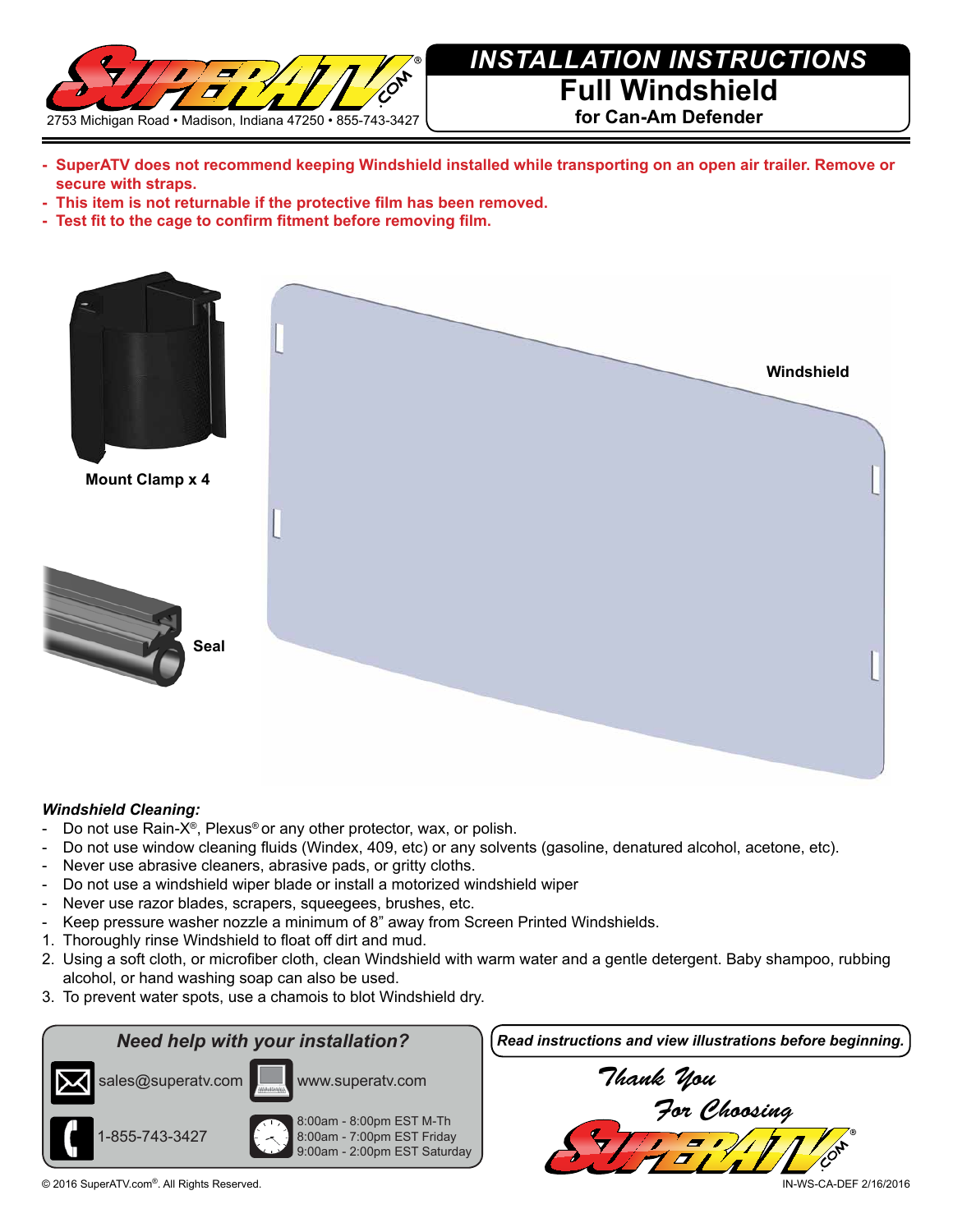### **Liability Statement**

SuperATV's® products are designed to best fit user's ATV/UTV under stock conditions. Adding, modifying, or fabricating any factory or aftermarket parts will void any warranty provided by SuperATV® and is not recommended. SuperATV's®products could interfere with other aftermarket accessories. If user has aftermarket products on machine, contact SuperATV® to verify that they will work together.

Although SuperATV® has thousands of satisfied customers, user should be aware that installing lift kits, long travel, or suspension kits, tires, etc. will change the ride of machine and may increase maintenance and part wear. Operating any off-road machine while, or after, consuming alcohol and/or drugs increases risk of bodily harm or death. No warranty or representation is made as to this product's ability to protect user from severe injury or death. SuperATV® urges operators and occupants to wear a helmet and appropriate riding gear at all times.

By purchasing and installing SuperATV<sup>®</sup> products, user agrees that should damages occur, SuperATV® will not be held responsible for loss of time, use, labor fees, replacement parts, or freight charges. SuperATV®, nor any 3rd party, will not be held responsible for any direct, indirect, incidental, special, or consequential damages that result from any product purchased from SuperATV®. The total liability of seller to user for all damages, losses, and causes of action, if any, shall not exceed the total purchase price paid for the product that gave rise to the claim.

SuperATV<sup>®</sup> will warranty only parts provided by SuperATV®. Any damage or problems with OEM housings, bearings, seals, or other manufacturers' products will not be covered by SuperATV®. SuperATV® parts and products are not warrantied if item was not installed properly, misused, or modified.

Installing, adding, modifying, or fabricating any factory or aftermarket product to your ATV/UTV may violate certain local, state, and federal laws. Be advised that laws vary depending on town, city, county, state, etc. Use of certain products on public streets, roads, or highways may be in violation law. The Buyer is solely and exclusively legally and personally responsible for any violation of the law by the installation or use of the product. You must abide by all local, state, and federal laws, including but not limited to vehicle safety, traffic laws, and ordinances. It is your responsibility to know the laws and how they apply to you.

The Buyer is responsible to fully understand the capability and limitations of his/her vehicle according to manufacturer specifications, warnings and instructions and agrees to hold SuperATV<sup>®</sup> harmless from any damage resulting from failure to adhere to such specifications, warnings and/ or instructions. The Buyer is also responsible to obey all applicable federal, state, and local laws and ordinances when operating his/her vehicle while using this product, and the Buyer agrees to hold SuperATV® harmless from any violation thereof.

## *Soak Seal in hot water before cutting or installing to increase flexibility.*

# **Install Seal around edge of Windshield.**